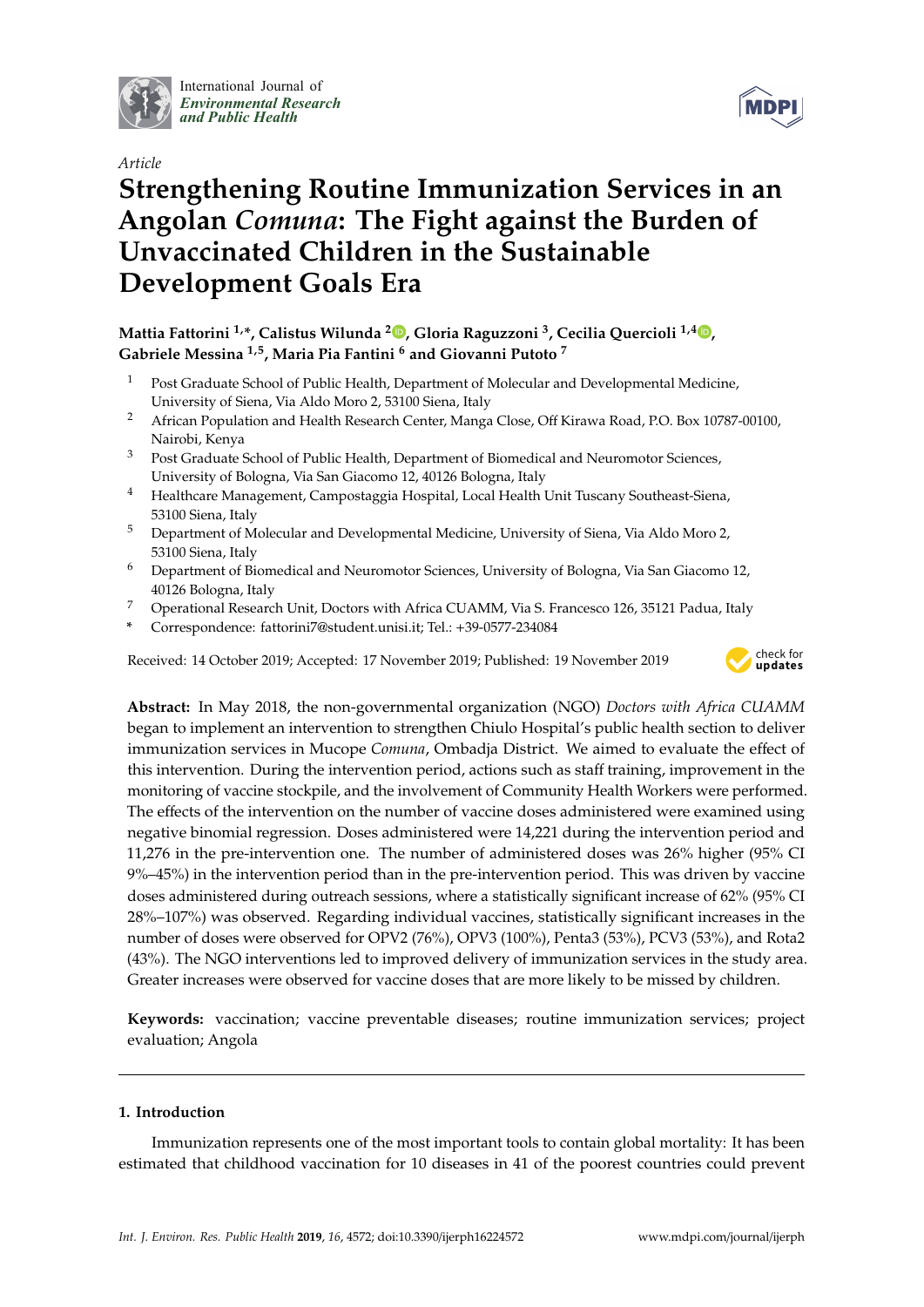36 million deaths between 2016 and 2030 [\[1\]](#page-8-0). Vaccines also show positive economic implications, with a US\$44 return in economic and social benefits for every dollar spent in childhood immunization [\[2\]](#page-8-1).

In 2012, 194 countries endorsed the *"Global Vaccine Action Plan"*, a roadmap that aims to achieve a >90% national coverage for all the vaccines in the schedule of each country by 2020 [\[3\]](#page-8-2). Moreover, the need to improve the control of vaccine-preventable diseases was reaffirmed by Members States of African WHO Region in the *"Regional Strategic Plan for Immunization 2014–2020"*, which defines interventions strategies in particular for the sub-Saharan context, where many countries still exhibit gaps and deficiencies in the organization of immunization programs [\[4\]](#page-8-3).

In the literature, several interventions have been proposed to improve routine immunization services in order to increase the number of vaccine doses administered and, consequently, to obtain higher immunization coverage [\[5](#page-8-4)[,6\]](#page-8-5). Among these, providing information to caregivers about immunization and implementing of vaccination sessions regularly in hard-to-reach communities showed positive effects, in particular when these interventions are evaluated and tailored to the context and the needs at the regional, national, and local levels, as recommended by WHO  $[3,4,6]$  $[3,4,6]$  $[3,4,6]$ .

Globally, since 1974, DTP3 (third dose of diphtheria-tetanus toxoids-pertussis containing vaccine) coverage increased from <5% to 86% [\[7\]](#page-9-0). Despite this remarkable progress, in 2018, WHO estimated that globally, 19.4 million children did not receive DTP3 in the first year of life, of which 11.7 million (60%) lived in 10 countries. Among these countries, Angola hosted 484,000 children not receiving DTP3 in 2018, with an estimated DTP3 coverage of 59% [\[8\]](#page-9-1).

After the end of the civil war in 2002, Angola showed sustained economic growth. However, since 2014, a prolonged diminution of oil prices led to an economic crisis with growing inflation and a reduction of expenditure in social and health sectors, particularly affecting children and the most vulnerable people [\[9\]](#page-9-2).

*Doctors with Africa-CUAMM*, hereafter referred to as *CUAMM*, is an Italian Non-Governmental Organization (NGO) that has been supporting health service management and delivery in Angola since 2000. From 2004, the NGO has been involved in strengthening health services delivery in the Ombadja District; in particular, *CUAMM* has been collaborating with the Catholic Mission Hospital of Chiulo, a village situated in the *Comuna* (i.e., the third Angolan administrative level after province and district) of Mucope. In May 2018, the NGO began to implement a multifaceted intervention to strengthen the activities of the Public Health section of the hospital, whose main role is to carry out, at the local level, the tasks described in the *Programa Alargado de Vacinação (PAV),* the Angolan national routine immunization program. The intervention aimed to improve the organization and the delivery of the immunization services, focusing mainly on training, reorganization of the staff workload, and performance review.

According to PAV program and the available literature, routine immunization services are the key point of the implementation of the whole vaccination program [\[10](#page-9-3)[,11\]](#page-9-4): Immunization sessions can be implemented at fixed sites (e.g., hospital, health centers) or at outreach sites in places with a shortage of health workers and local people rely on visits from the nearby health facility for vaccination.

This study aimed to evaluate the effect of the various actions performed during *CUAMM's* intervention to strengthen the routine immunization services delivered in the *Comuna* of Mucope. Specifically, the study aimed to assesses the effect of the intervention on the number of vaccine doses administered.

#### **2. Materials and Methods**

#### *2.1. Setting*

The project was implemented in the *Comuna* of Mucope located in Ombadja, a district with about 350,000 inhabitants in the southern Angolan province of Cunene. In 2018, Mucope *Comuna* (one of the 5 *Comunas* in Ombadja District) had an estimated population of about 88,000 inhabitants, of whom 15,000 were children under 5 years of age. The area was served by the Catholic Mission Hospital of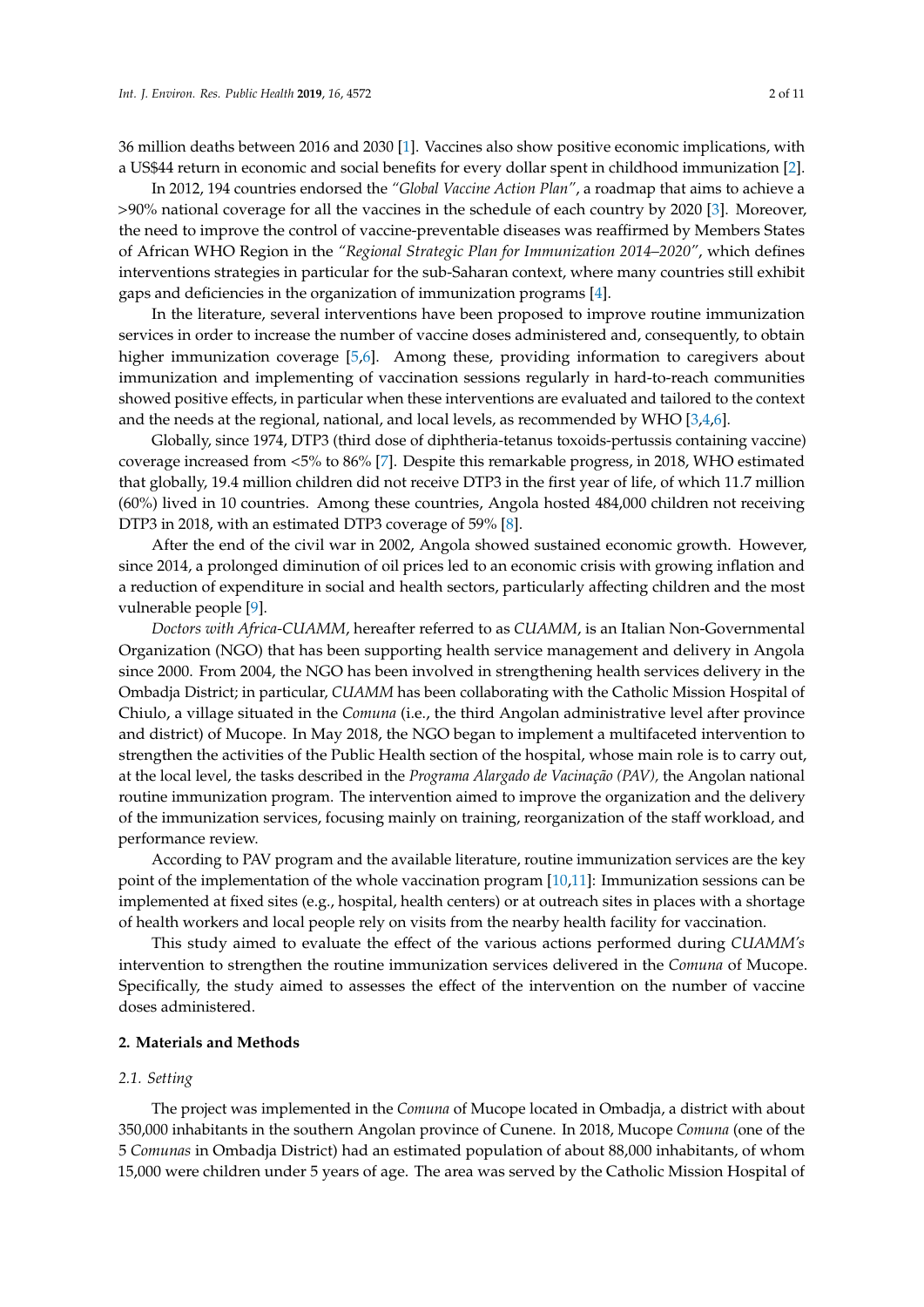Chiulo, which also acted as a zonal referral hospital with a network of 41 peripheral health facilities (health centers and health posts). The hospital was a private non-profit facility, managed jointly by local diocese and the national government where vaccinations and other mother and child health services were provided free-of-charge. In 2018, Chiulo hospital (234 beds) performed 6182 antenatal visits and 1200 deliveries, of which 49 were caesareans.

#### *2.2. Description of the Intervention*

Routine immunization services were performed by the Public Health Staff (PHS) of Chiulo Hospital (5 skilled nurses, supervised by NGO expatriate medical doctors) during vaccination sessions conducted in the dedicated hospital outpatient clinic (fixed point, working 6 h per day from Monday to Friday) and in the territory of Mucope *Comuna,* with the execution of outreach sessions (usually twice a week, reaching about 8 different villages monthly). Communities served by outreach sessions were generally located in places more than 5 km away from the nearest vaccination point, difficult to be reached by walking. In 2018, 6 health facilities with a fixed immunization point (including Chiulo Hospital) were in the area of the *Comuna* of Mucope. Only the immunization point of Chiulo Hospital was able to carry out outreach sessions in the Mucope territory because of the availability of a vehicle and, an adequate number of staff to carry out both outreach and fixed sessions simultaneously. For all the vaccination points in the Ombadja District, vaccines, cold chain equipment, and other materials (syringes, safety boxes, etc.) were provided by the District Health Department (DHD) of Ombadja located in Xangongo, a town ≈30 km away from Chiulo.

From May 2018, various actions were implemented by the NGO supervisors in collaboration with the Ombadja DHD and the Chiulo Hospital management, in order to improve immunization services performed by Chiulo Hospital PHS:

- 1. Continuous training of the PHS, especially related to the data collection during the immunization sessions. Twice a month, a meeting between PHS and supervisors was held in order to address challenges faced during the implementation of routine immunization services, to clarify potential PHS doubts, to identify weaknesses in the activities carried out, and to share experiences and suggestions.
- 2. Revision of PHS working time, with personnel rotation between fixed and outreach activities. Outreach sessions were usually more exhausting because of long road trips and the high number of children to be vaccinated on a single day (up to 250). Personnel alternation between fixed point and outreach sessions was perceived as necessary by PHS.
- 3. Improving the monitoring of vaccine stockpile, with the creation of a dedicated sheet for registering, at the end of each session, the number of available doses for each single vaccine. In this way, trips to the Ombadja DHD to resupply vaccines were more accurately planned, avoiding both vaccine stockouts and the accumulation in the refrigerators of unneeded doses to avoid expiry before use.
- 4. Strengthening of the collaborations with local Community HealthWorkers (CHWs) and Traditional Birth Attendants (TBAs). These figures represent an essential resource in the scenario of Mucope *Comuna*, where most of the territory is not reached by phone or internet connection, and the proportion of non-Portuguese speakers is high. CHWs and TBAs were involved in creating connections with community leaders of Mucope villages, in the distribution of sheets containing the plan of Chiulo PHS outreach activities and in translating to the local language.
- 5. Shared decision with PHS, Chiulo Hospital management, Ombadja DHD and CHWs of the localities targeted by the outreach sessions. Outreach activity plans for Mucope *Comuna* were drafted every 4 months, with the selection of 6 to 8 villages usually reached at least once a month. Decisions to add, remove, or confirm communities in the plan were made on the basis of the estimated target population of the various communities, the number of vaccinated children in the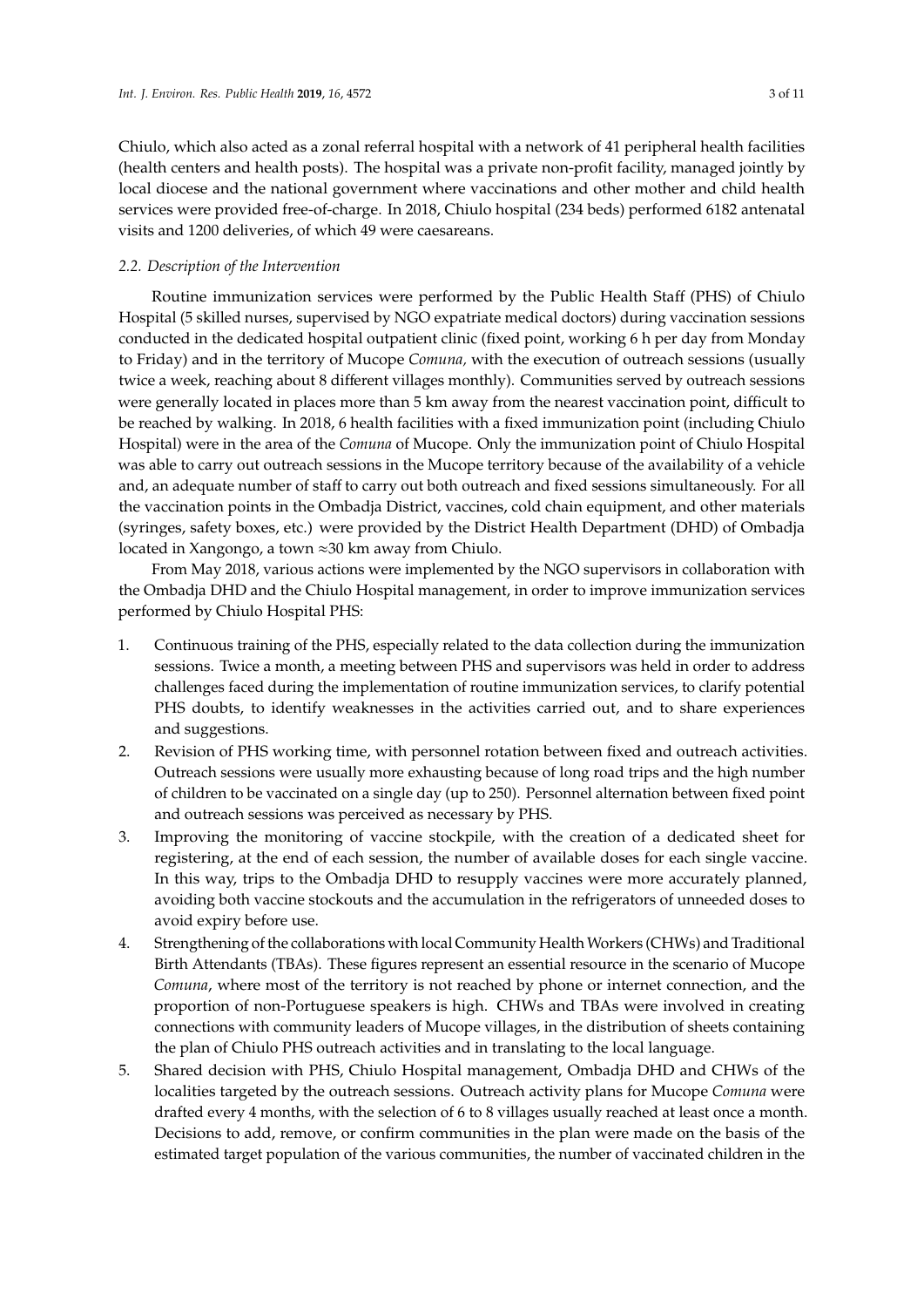villages in the 4 previous months, and the distances between Chiulo Hospital and the nearest immunization point.

6. Enhanced collaboration with Ombadja DHD, particularly in terms of sharing immunization data and health information of Mucope *Comuna* obtained during the outreach sessions performed by the Chiulo Hospital PHS.

### *2.3. Study Design*

This study utilized a before-and-after intervention design based on routine immunization data. Our analysis was based on the number of vaccine doses administered by Chiulo PHS to children younger than 1 year in the study area.

## *2.4. Data Collection*

The number of administered doses for each vaccine during fixed and outreach vaccination sessions was registered every working day by the PHS on dedicated sheets in the period of May–December 2018. Data were then entered into a Microsoft Excel $^{\circledR}$  database. At the end of each month, data were reviewed by Chiulo PHS and NGO supervisors. In addition to the number of vaccine doses administered during the intervention period, monthly data from January 2017 to April 2018 were extracted from the hospital records and included in the database.

## *2.5. Definition of Intervention Periods*

In order to assess the effect of the intervention on vaccination, data of the administered doses of the 2 years included in the study were divided in 2 different periods of the same duration (8 months): Pre-intervention period (from May to December 2017) and NGO intervention period (from May to December 2018).

## *2.6. Outcome Variables*

Outcome variables were vaccine doses administered according to the immunization schedule as outlined in the Angolan PAV.

For children <1 year, the schedule was structured as follows:

- At birth: One dose of Oral Polio Vaccine (OPV0), one of Bacillus Calmette-Guérin (BCG) vaccine, and one of Hepatitis B (HepB\_BD, Hepatitis B Birth Dose);
- At months 2, 4, and 6: One dose of OPV (OPV1-3), one of Pentavalent vaccine (Penta1-3, containing vaccine in DTP plus *Haemophilus influenzae* and Hepatitis B vaccine) and one of Pneumococcal Conjugate Vaccine (PCV1-3);
- At months 2 and 4, one dose of Rotavirus vaccine (Rota1-2);
- At month 4, one dose of Inactivated Polio Vaccine (IPV);
- At month 9, one dose of Measles-Containing Vaccine (MCV, from February 2018 combined measles/rubella vaccine was introduced in PAV) and one of Yellow Fever (YF) vaccine.

IPV was excluded from analysis because the vaccine was introduced in the routine immunization program in the whole district in January 2018.

## *2.7. Statistical Analysis*

Descriptive statistics were used to summarize data on vaccine doses administered according to the intervention time period. Because the data on the number of vaccine doses administered were over dispersed, i.e., the conditional variance was greater than the conditional mean—the effect of the intervention on the total number of vaccine doses administered was examined using negative binomial regression, with an incidence rate ratio option. The model contained only the exposure and outcome variables. Negative binomial regression was a generalization of the Poisson regression method suitable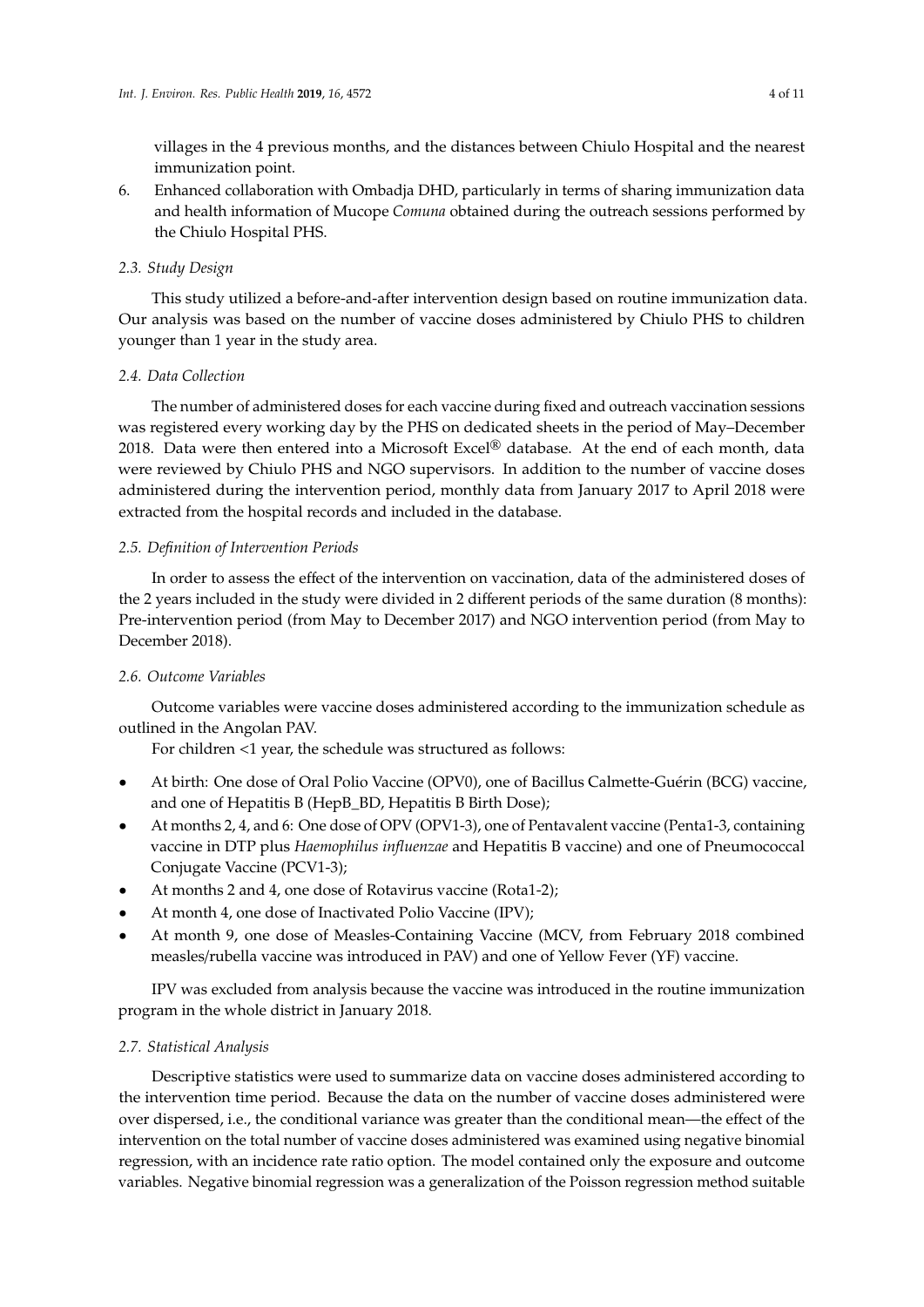for over-dispersed count data. We also used negative binomial regression to examine the effect of the intervention on individual vaccine doses administered. We then pooled vaccine-specific effects using inverse variance-weighting fixed-effects meta-analysis. Because the observed effect of the intervention on the number of vaccine doses administered may be due to a secular trend, we conducted additional analysis by including data from a longer pre-intervention period (from January 2015 to April 2018). To make reasonable comparisons, we divided this extended pre-intervention period into 5 8-month periods (January–August 2015, September 2015–April 2016, May–December 2016, January–August 2017, and September 2017–April 2018). We then used negative binomial regression to assess changes in the number of vaccine doses administered over time with reference to January–August 2015 period. Data were analyzed using Stata® version 14 (StataCorp, College Station, TX, USA) and two-sided *p* values <0.05 were considered statistically significant.

#### *2.8. Ethical Considerations*

This study involved counting the number of vaccine doses and did not contain data involving human subjects.

#### **3. Results**

Following the guidelines of the Angolan PAV immunization schedule for children younger than one year, Chiulo PHS administered a total of 19,746 vaccine doses in 2018 (the year including the 8 months of the NGO intervention period) compared with 15,349 doses in 2017, which was an increase by 4397 (+28.7%) doses. Of these doses, 13,149 (11,090 in 2017, +18.6%) were administered at Chiulo Hospital fixed point, and 6597 (4259 in 2017, +54.9%) were administered during outreach sessions performed in the Mucope *Comuna* territory.

The number of vaccine doses administered was 14,221 during the NGO intervention period and 11,276 in the comparable pre-intervention period. Vaccine doses administered at the hospital fixed point were 8880 in the NGO intervention period and 7988 in the pre-intervention period, while the number of doses administered during the outreach sessions was 5341 in the NGO intervention period and 3288 in the pre-intervention period.

Based on negative binomial regression, the number of administered doses was 26% higher (95% CI 9–45%, *p* = 0.001) in the NGO intervention period than in the pre-intervention period. The number of doses administered during outreach session showed a statistically significant increase of 62% (95% CI 28–107%, *p* <0.001), while the increase in the number of doses administered in the NGO intervention period in the hospital was not statistically significant (11%; CI −4%–29%, *p* = 0.16).

Regarding individual vaccines, regression analyses showed statistically significant increase in the number of doses in the NGO intervention period for OPV2 (76%; 95% CI 15%–170%, *p* = 0.009), OPV3 (100%; 95% CI 24%–224%, *p* = 0.005), Penta3 (53%; 95% CI 2%–127%, *p* = 0.037), PCV3 (53%; 95% CI 7%–119%, *p* = 0.021) and Rota2 (43%; 95% CI 1%–105%, *p* = 0.047) as shown in Figure [1.](#page-5-0) The pooled results showed a 29% (95% CI 17%–42%) higher total number of administered vaccine doses in the intervention period than in the pre-intervention period, with no evidence of heterogeneity across vaccine types.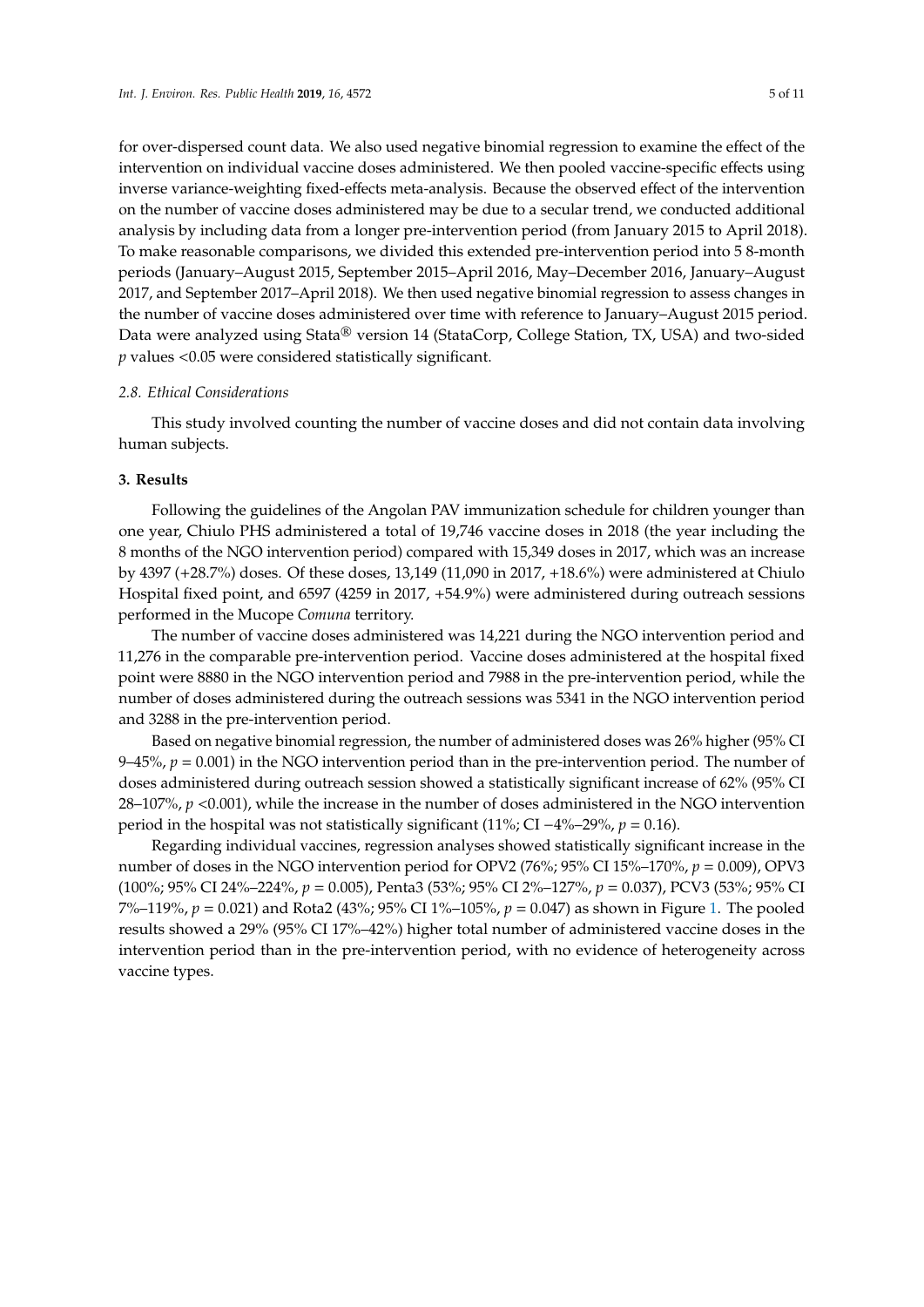<span id="page-5-0"></span>

Figure 1. Effect of the intervention (expressed as incidence rate ratios) on individual and total doses administered by Chiulo PHS. The number of vaccine doses in the NGO intervention period vaccine doses administered by Chiulo PHS. The number of vaccine doses in the NGO intervention period (May–December 2018) is compared to the number administered in the pre-intervention period (May–December 2017). The number of vaccine doses administered in the pre-intervention and intervention periods is represented by Inter\_0 and inter\_1, respectively. The bars represent 95% confidence intervals around point estimates.

<span id="page-5-1"></span>Figure 2 clearly shows an increase in the number of vaccine doses administered in the intervention period and no significant trend in the extended pre-intervention period (from January 2015 to April 2018). *Int. J. Environ. Res. Public Health* **2019**, *16*, x FOR PEER REVIEW 7 of 11



**Figure 2.** Change in the number of vaccine doses administered by Chiulo PHS from 2015 to 2018. The **Figure 2.** Change in the number of vaccine doses administered by Chiulo PHS from 2015 to 2018. The 48-month period was divided into 6 periods of 8 months each. The incidence rate ratios represent relative change in the number of vaccine doses in each period with reference to the period January 2015 to August 2015. May 2018 to December 2018 represents the NGO intervention period. The bars the relative change in the number of vaccine doses in each period with reference to the period January 2015 to August 2015. May 2018 to December 2018 represents the NGO intervention period. The bars represent 95% confidence intervals around the point estimates.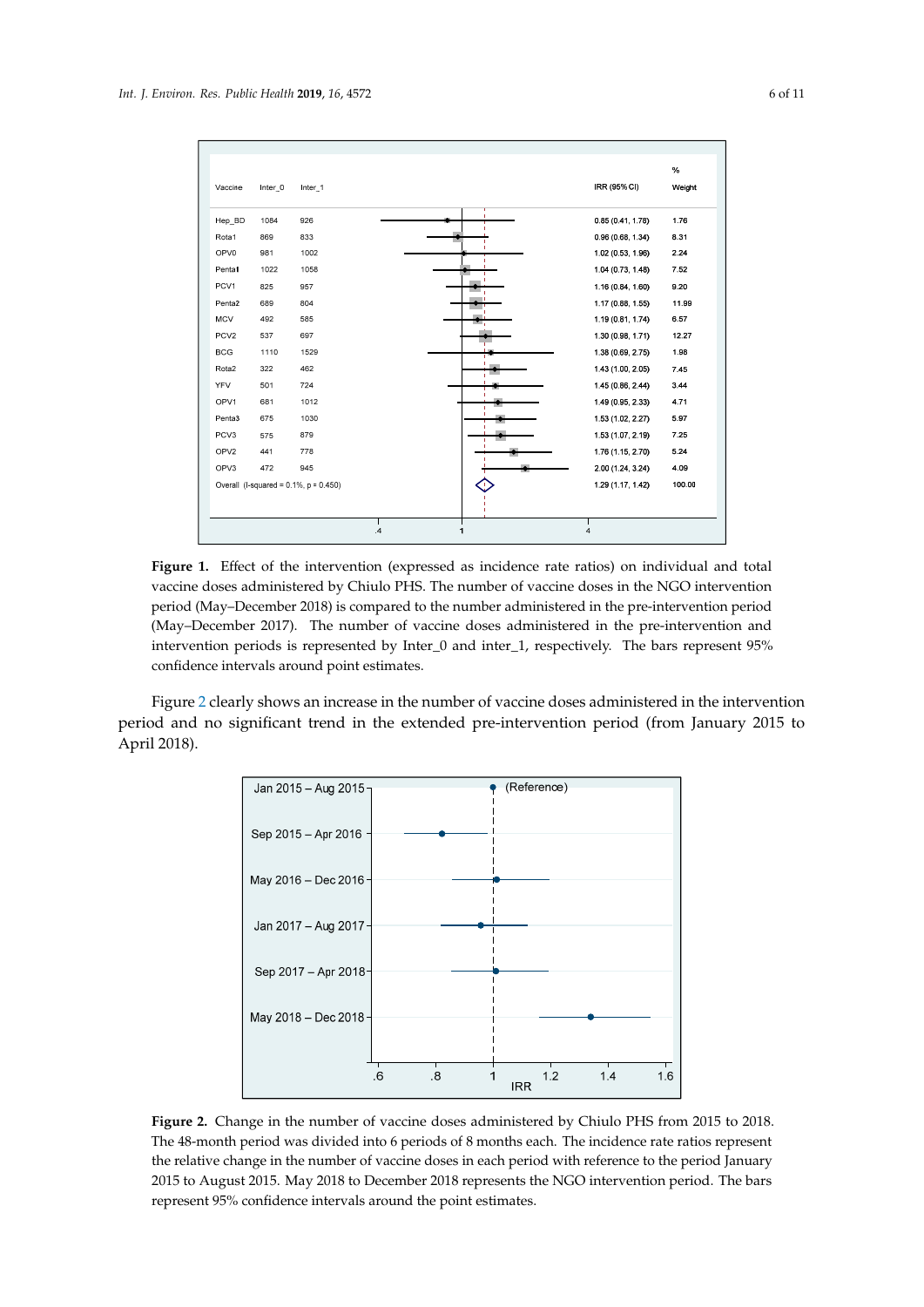#### **4. Discussion**

The control of vaccine-preventable diseases will continue to play a key role in the Sustainable Development Goals (SDGs) era. In order to contain the under 5 mortality rate to no more than 25/1000 live births in every country by 2030 (SDGs target number 3), actions to strengthen immunization programs will be essential [\[12\]](#page-9-5). These interventions are now more compelling in the WHO African Region, where the burden of unvaccinated and under-vaccinated children is almost as high as in all the other Regions combined [\[7\]](#page-9-0).

To strengthen the immunization activities of Chiulo PHS, the NGO and the local health authorities carried out a multifaceted intervention aimed at improving the activities of the hospital and/or the outreach services. Regarding the outreach sessions, the implemented interventions were inspired by the "Reach Every District" (RED) approach, which aims to strengthen immunization programs through actions (e.g., planning and management of resources, linking health services with the health community, etc.) focused on a district level [\[13\]](#page-9-6). In this study, villages served by outreach sessions were located at variable distances from Chiulo Hospital (from 6 to 70 km), and the implemented actions in the NGO interventions period were mainly focused on the reduction of the burden of unvaccinated children in these communities. This approach, tailored on the complexity of the territory of Mucope (a rural *Comuna* with a shortage of fixed immunization points and a population distributed sparsely in small villages), as recently suggested by WHO, is shifting from a RED to a REC ("Reaching Every Community") approach, and it appears to be the most effective pathway to improve the access and the quality of vaccination programs especially in rural and hard to reach areas [\[5](#page-8-4)[,11\]](#page-9-4).

Our analyses show that interventions implemented by the NGO during the project intervention period were more effective in delivering vaccine doses to children in need, especially through outreach services. These could be related to the NGO's approach, which, with the support of CHWs and TBAs, strengthened relationships with communities in the *Comuna*. On the other hand, Chiulo Hospital registered a decrease of 800 deliveries in 2018 compared to 2017, leading to a diminution of HepB\_BD administered during the NGO intervention period. According to the PAV schedule, this vaccine should be administered within the first day of the life of a child, and this can be done more easily when childbirth occurs in a hospital, rather than at home. Moreover, regression analysis highlighted a statistically significant increase in the number of administered doses in NGO intervention period for the last scheduled dose (i.e., completion of the immunization series for a single vaccine) of OPV, Penta, PCV, and Rotavirus vaccines. Thus, it is clear that the intervention contributed to the completion of the immunization schedule and hence reduction of vaccine drop-out rates. Completion of a vaccination series is essential for adequate immunity against a specific disease. During the routine training of the PHS, the project emphasized the need to inform caregivers about the benefits of vaccines and the importance of not missing future vaccinations in order to minimize the dropout rate. Differences in the number of doses of vaccines that should have been administered at the same time (e.g., Penta3, OPV3, and PCV3) were primarily related to vaccine stockouts that affected the District of Ombadja during our study period.

Outreach sessions can represent an opportunity to integrate immunization services with several other health interventions, such as deworming and vitamin A supplementation, distribution of insecticide-treated nets, screening for acute malnutrition, and antenatal care (ANC) especially in remote rural areas [\[5](#page-8-4)[,14\]](#page-9-7). During outreach sessions, the PHS usually integrates some of these services in routine immunization activities, and during the NGO intervention period, this integration was improved in order to provide a more comprehensive public health package for the territory of Mucope *Comuna*. Vitamin A Deficiency (VAD) represents one of the most assessed micronutrient deficiencies in the world, and it is a major cause of preventable childhood blindness [\[15\]](#page-9-8). VAD level in children <5 years old in Angola has been defined as "severe", with an estimated VAD prevalence of 65% [\[16\]](#page-9-9). For Angolan children aged less than 1 year, it has been scheduled the administration of two doses of vitamin A, at months 6 and 9. During 2017, 760 doses of vitamin A were administered by Chiulo PHS during outreach sessions, while in 2018, the number of doses increased to 807 (+5.8%) despite a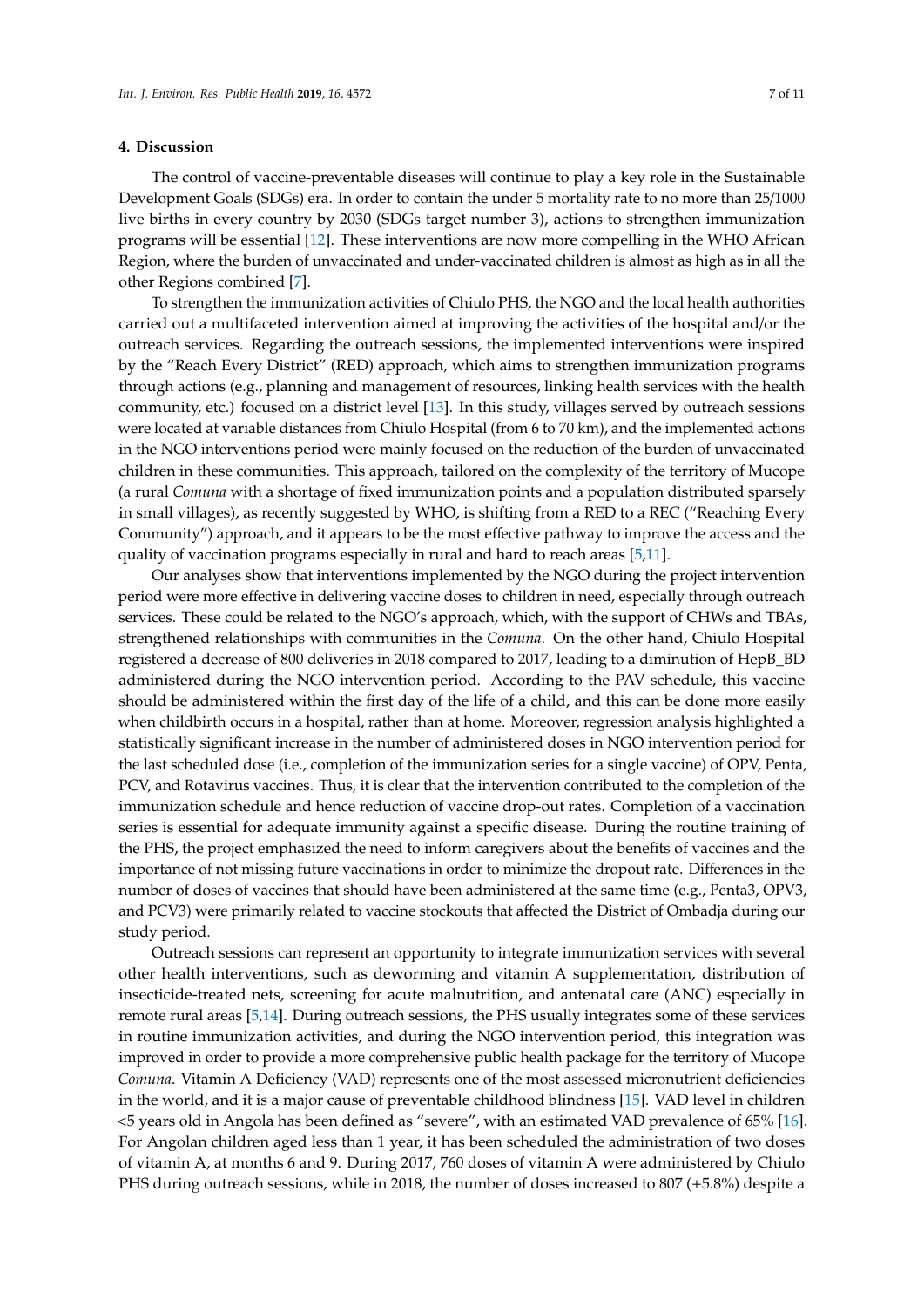stockout at the district level, which stopped vitamin A administration for 50 days in September/October. In addition, during the NGO intervention period, a skilled nurse was integrated into the PHS team to provide ANC during outreach sessions. Communities visited by immunization outreach sessions were often located far away from the nearest health facility with personnel skilled in ANC. Thus, women living in those villages are more likely to deliver at home with no ANC contacts. From July to December 2018, there were 527 ANC contacts during outreach sessions, and these were accompanied by the distribution of the recommended nutritional supplements and delivery of malaria intermittent preventive treatment in pregnancy [\[17\]](#page-9-10). Moreover, several women with high-risk pregnancy identified during outreach were referred to the Chiulo Maternity Waiting Home (MHW): A structure located close to the hospital where women with high-risk pregnancy are referred for close monitoring. In 2019, Chiulo PHS, collaborating with the staff of the Pediatric Unit, started to implement the delivery of extra services such as screening for malnutrition and nutritional education during outreach sessions. To be successful, the integration of these health services must be carefully planned and monitored in collaboration with key stakeholders (local health staff, NGOs, community leaders, etc.) [\[18](#page-9-11)[,19\]](#page-9-12).

Comparing district immunization experiences in three different countries (Ethiopia, Cameroon and Ghana), the adaptation of vaccination services accordingly to community needs and conditions was identified by LaFond et al. [\[20\]](#page-9-13) as one of the four direct drivers of immunization coverage improvement; the other three were the involvement of CHWs, the promotion of partnership between health system and community, and the regular review of the performance both of the immunization program and healthcare staff. In this study, interventions performed by the collaboration of the NGO, the local health authorities, and the hospital management were all implemented following these drivers. Although the contribution of every single driver in the improvement of immunization services varies depending on each district context, they act in a synergistic way to overcome the most common barriers of good quality vaccination services in rural areas. These include lack of trained health staff and materials, transportation difficulties in reaching remote villages, vaccine stockouts, cold chain maintenance and language barriers [\[21\]](#page-9-14).

Since 1978, the concept of Primary Health Care has been reinterpreted in different ways: Recently, 40 years after the Alma Ata Declaration, a more comprehensive definition of PHC delineate it as an approach aiming to provide health and well-being with equitable distribution according to people's preferences and needs, in a continuum of care from health promotion and disease prevention until palliative care [\[22\]](#page-10-0). To achieve this vision of PHC in the 21st century, specific transformational actions in healthcare policies are required. Among these actions, WHO and UNICEF highlight the need for a different role of hospitals in the future of PHC, in order to end the dichotomy between these structures and the first levels of care ensured outside them [\[23\]](#page-10-1). In this vision, hospitals should move towards a people-centered organization responsible for population health jointly with other care providers, and not only focused on patients requiring acute and highly specialized treatments. Moreover, in the 21st century, hospitals should play an important role in education, promotion, and prevention, becoming prominent providers of public health services. The interventions implemented by the NGO to strengthen immunization services were geared at shifting Chiulo Hospital towards the new role of a hospital in PHC, for example the actions targeted at PHS education and the integration of different healthcare services (e.g., ANC visits, vitamin A supplementation, etc.) during vaccination sessions.

Angolan economic crisis and the consequent inflation led to a more than 50% reduction in health care expenditure in 2018 compared to 2014, despite population growth of 3.4 million in the 2014–2018 period [\[24\]](#page-10-2). In addition, in 2017, Angola transitioned out of the support of the Global Alliance for Vaccines and Immunization (GAVI, a public-private partnership for the increase of access to immunization services in poorest countries) [\[25\]](#page-10-3). The end of this support was planned before the start of the economic crisis (when Angola abandoned the status of low-income countries required to be eligible for GAVI support), which primarily affected the availability of skilled health staff. Nowadays, national immunization programs of several middle-income countries such as Angola are facing unprecedented financial problems because the end of the levels of funding and support guaranteed when classified as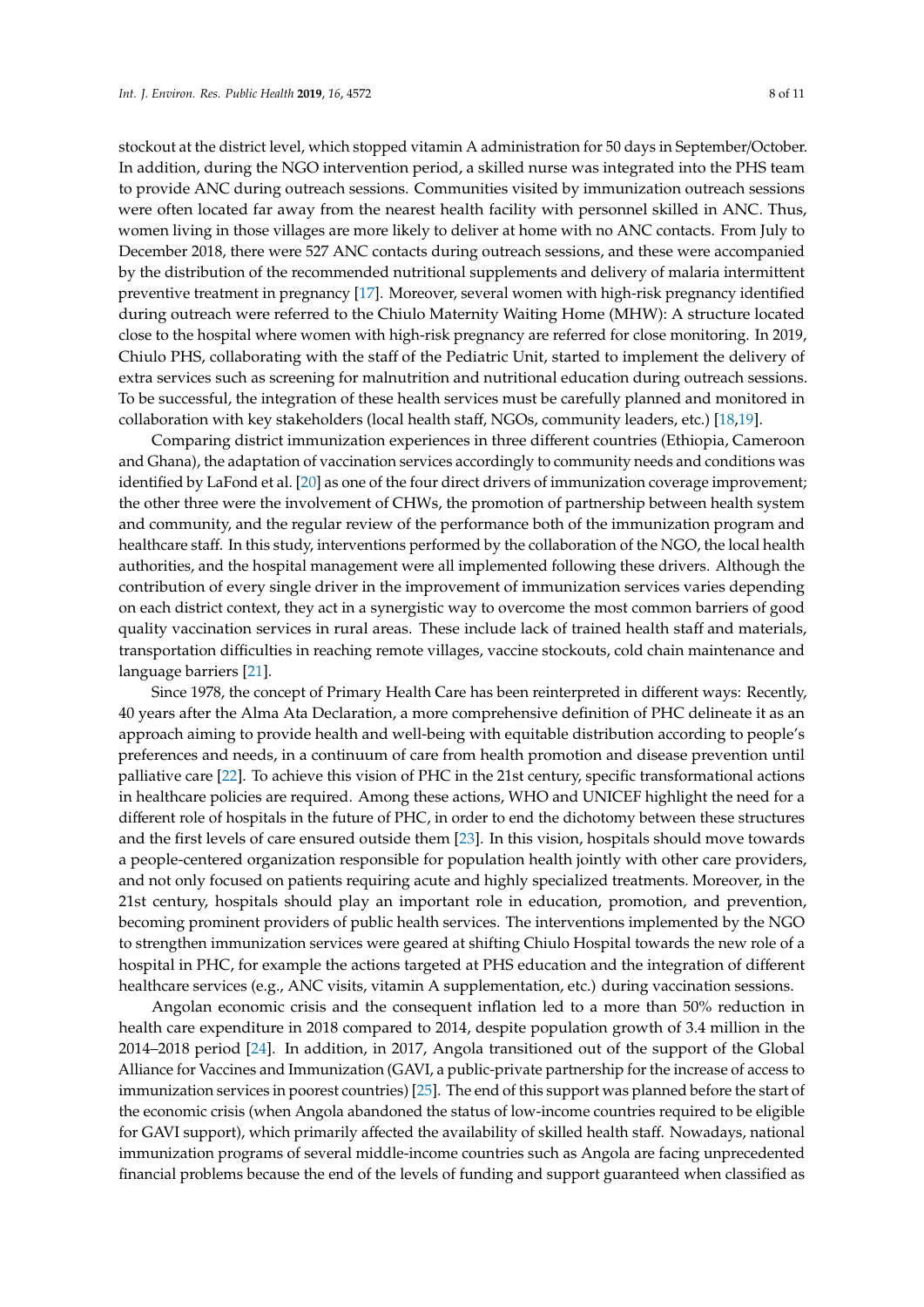low-income [\[26\]](#page-10-4). For these reasons, Angolan PAV now requires support, especially in the delivery of immunization services and the contribution offered by the private sector could be effective in reducing the burden of unvaccinated children [\[27\]](#page-10-5).

This study has several limitations. First, the results concerning administered doses may have been influenced by reporting bias: For example, Ombadja District borders with Namibia, and local people often access health services (including immunization) across the borders in both countries [\[28\]](#page-10-6). This particular situation could also lead to difficulties in the interpretation of vaccination cards due to different schedules and languages, resulting in errors in data collection regarding the number of doses administered. Second, this study did not account for other factors and secular trends that might have influenced the number of vaccine doses administered. Nonetheless, Chiulo Hospital's immunization data from 2015 did not reveal any major change in the immunization trend in the pre-intervention period, as highlighted in Figure [2.](#page-5-1) Thus, the observed increased in immunization doses in the intervention period is unlikely to be due to a secular trend. Moreover, there was no other specific intervention to increase immunization during the study period in the Mucope *Comuna*.

#### **5. Conclusions**

The NGO interventions led to an improvement in the delivery of immunization services by Chiulo Hospital PHS in Mucope *Comuna*. Greater increases were observed for vaccine doses that are more likely to be missed by children. The integration of immunization services during outreach with other health services may increase the accessibility of primary health services in hard-to-reach rural areas.

**Author Contributions:** M.F. had conceived the study, performed literature research, collaborated in performing the study and in writing the manuscript; C.W. performed the statistical analysis and collaborated in writing the manuscript; G.R. collaborated in performing the study and in writing the manuscript; C.Q., G.M., and M.P.F. contributed to the conceptualization of the study. G.P. supervised the whole study. All the authors contributed to the interpretation of the results and approved the final version of the manuscript.

**Funding:** This research received no external funding

**Acknowledgments:** We thank the Chiulo Hospital management and the District Health Department of Ombadja for the collaboration in the realization of this study.

**Conflicts of Interest:** The authors declare no conflict of interest.

### **References**

- <span id="page-8-0"></span>1. Chang, A.Y.; Riumallo-Herl, C.; Perales, N.A.; Clark, S.; Clark, A.; Constenla, D.; Garske, T.; Jackson, M.L.; Jean, K.; Jit, M.; et al. The Equity Impact Vaccines May Have On Averting Deaths and Medical Impoverishment In Developing Countries. *Health A*ff*.* **2018**, *37*, 316–324. [\[CrossRef\]](http://dx.doi.org/10.1377/hlthaff.2017.0861) [\[PubMed\]](http://www.ncbi.nlm.nih.gov/pubmed/29401021)
- <span id="page-8-1"></span>2. Ozawa, S.; Clark, S.; Portnoy, A.; Grewal, S.; Brenzel, L.; Walker, D.G. Return On Investment From Childhood Immunization In Low- And Middle-Income Countries, 2011–2020. *Health A*ff*.* **2016**, *35*, 199–207. [\[CrossRef\]](http://dx.doi.org/10.1377/hlthaff.2015.1086) [\[PubMed\]](http://www.ncbi.nlm.nih.gov/pubmed/26858370)
- <span id="page-8-2"></span>3. World Health Organization. *Global Vaccine Action Plan 2011–2020*; World Health Organization: Geneva, Switzerland, 2013; Available online: https://www.who.int/immunization/[global\\_vaccine\\_action\\_plan](https://www.who.int/immunization/global_vaccine_action_plan/GVAP_doc_2011_2020/en/)/GVAP\_ [doc\\_2011\\_2020](https://www.who.int/immunization/global_vaccine_action_plan/GVAP_doc_2011_2020/en/)/en/ (accessed on 12 April 2019).
- <span id="page-8-3"></span>4. World Health Organization. *Regional O*ffi*ce for Africa. Regional Strategic Plan for Immunization 2014–2020*; World Health Organization, Regional Office for Africa: Brazaville, Congo, 2015; Available online: [https:](https://apps.who.int/iris/handle/10665/204373) //[apps.who.int](https://apps.who.int/iris/handle/10665/204373)/iris/handle/10665/204373 (accessed on 17 April 2019).
- <span id="page-8-4"></span>5. Sodha, S.V.; Dietz, V. Strengthening routine immunization systems to improve global vaccination coverage. *Br. Med. Bull.* **2015**, *113*, 5–14. [\[CrossRef\]](http://dx.doi.org/10.1093/bmb/ldv001) [\[PubMed\]](http://www.ncbi.nlm.nih.gov/pubmed/25649959)
- <span id="page-8-5"></span>6. Oyo-Ita, A.; Wiysonge, C.S.; Oringanje, C.; Nwachukwu, C.E.; Oduwole, O.; Meremikwu, M.M. Interventions for improving coverage of childhood immunisation in low- and middle-income countries. *Cochrane Database Syst. Rev.* **2016**, *7*, CD008145. [\[CrossRef\]](http://dx.doi.org/10.1002/14651858.CD008145.pub3) [\[PubMed\]](http://www.ncbi.nlm.nih.gov/pubmed/27394698)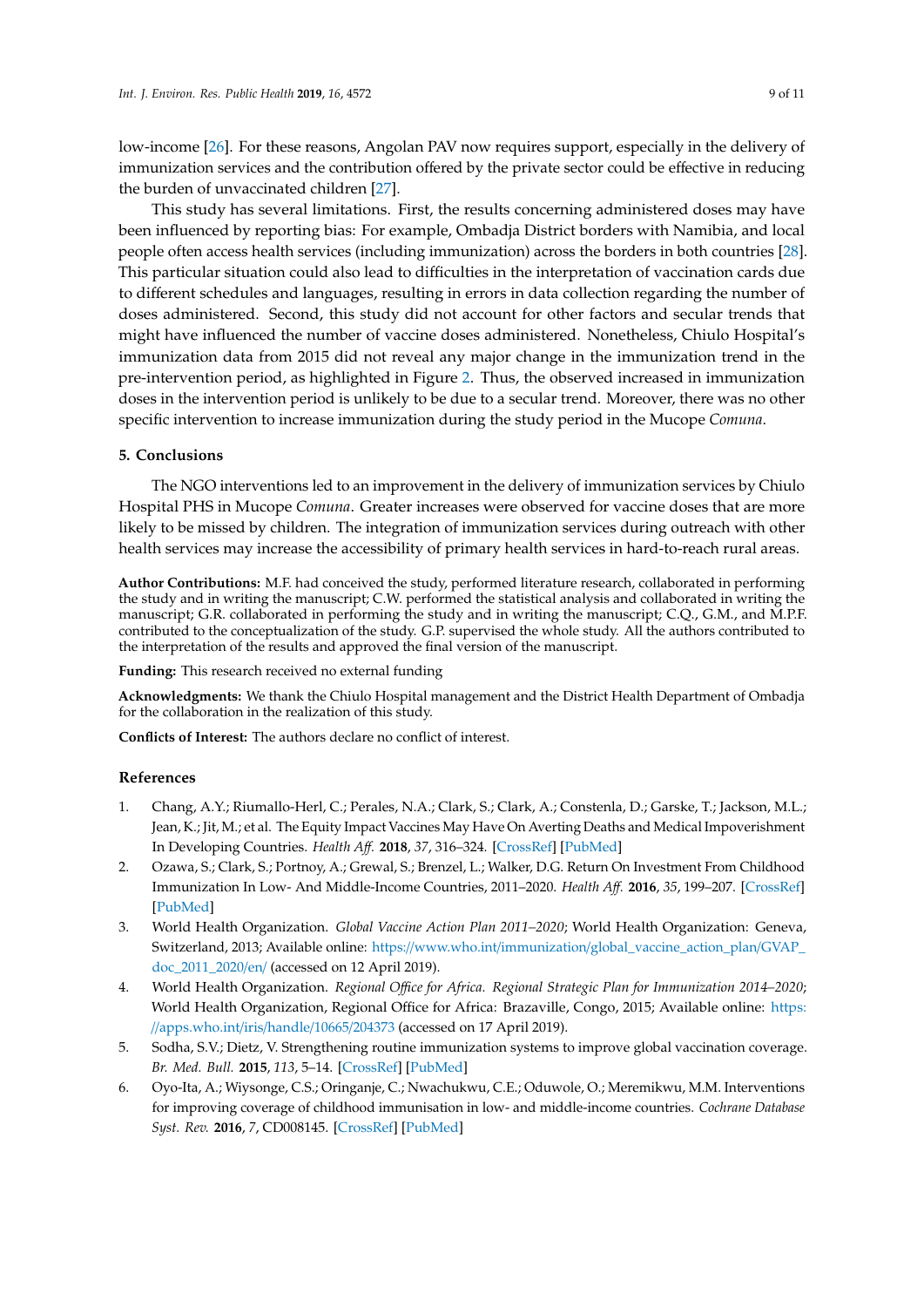- <span id="page-9-0"></span>7. World Health Organization. *Progress and Challenges with Achieving Universal Immunization Coverage. 2018 WHO*/*UNICEF Estimates of National Immunization Coverage*; World Health Organization: Geneva, Switzerland, 2019; Available online: https://www.who.int/immunization/[monitoring\\_surveillance](https://www.who.int/immunization/monitoring_surveillance/who-immuniz.pdf?ua=1)/who-immuniz.pdf?ua=1 (accessed on 2 August 2019).
- <span id="page-9-1"></span>8. World Health Organization. *WHO Vaccine-Preventable Diseases: Monitoring System*; 2019 Global Summary—Angola; World Health Organization: Geneva, Switzerland, 2019; Available online: http://apps.who.int/immunization\_monitoring/globalsummary/[countries?countrycriteria%5Bcountry%](http://apps.who.int/immunization_monitoring/globalsummary/countries?countrycriteria%5Bcountry%5D%5B%5D=AGO) [5D%5B%5D](http://apps.who.int/immunization_monitoring/globalsummary/countries?countrycriteria%5Bcountry%5D%5B%5D=AGO)=AGO (accessed on 5 August 2019).
- <span id="page-9-2"></span>9. United Nations Children's Fund. *Angola UNICEF Annual Report 2018*; United Nations Children's Fund: New York, NY, USA, 2019; Available online: https://[www.unicef.org](https://www.unicef.org/about/annualreport/files/Angola_2018_COAR.pdf)/about/annualreport/files/Angola\_2018\_ [COAR.pdf](https://www.unicef.org/about/annualreport/files/Angola_2018_COAR.pdf) (accessed on 7 August 2019).
- <span id="page-9-3"></span>10. World Health Organization. *Immunization in Practice: A Practical Guide for Health Sta*ff*, 2015 Update*; World Health Organization: Geneva, Switzerland, 2015; Available online: https://[apps.who.int](https://apps.who.int/iris/handle/10665/193412)/iris/handle/10665/ [193412](https://apps.who.int/iris/handle/10665/193412) (accessed on 25 May 2019).
- <span id="page-9-4"></span>11. World Health Organization. Regional Office for Africa. *Expanded Programme on Immunization Prototype Curriculum for Nursing*/*Midwifery Schools in the WHO African Region*; World Health Organization. Regional Office for Africa: Brazaville, Congo, 2015; Available online: https://[www.afro.who.int](https://www.afro.who.int/publications/expanded-programme-immunization-prototype-curriculum-nursing-midwifery-schools-who)/publications/expanded[programme-immunization-prototype-curriculum-nursing-midwifery-schools-who](https://www.afro.who.int/publications/expanded-programme-immunization-prototype-curriculum-nursing-midwifery-schools-who) (accessed on 19 May 2019).
- <span id="page-9-5"></span>12. Agyepong, I.A.; Sewankambo, N.; Binagwaho, A.; Coll-Seck, A.M.; Corrah, T.; Ezeh, A.; Fekadu, A.; Kilonzo, N.; Lamptey, P.; Masiye, F.; et al. The path to longer and healthier lives for all Africans by 2030: The Lancet Commission on the future of health in sub-Saharan Africa. *Lancet* **2018**, *390*, 2803–2859. [\[CrossRef\]](http://dx.doi.org/10.1016/S0140-6736(17)31509-X)
- <span id="page-9-6"></span>13. World Health Organization. *Reaching Every District (RED). A Guide to Increasing Coverage and Equity in All Communities in the African Region*, 2017 ed.; World Health Organization: Brazzaville, Congo, 2017; Available online: https://www.afro.who.int/publications/[reaching-every-district-red-guide-increasing-coverage-and](https://www.afro.who.int/publications/reaching-every-district-red-guide-increasing-coverage-and-equity-all-communities)[equity-all-communities](https://www.afro.who.int/publications/reaching-every-district-red-guide-increasing-coverage-and-equity-all-communities) (accessed on 26 May 2019).
- <span id="page-9-7"></span>14. Partapuri, T.; Steinglass, R.; Sequeira, J. Integrated delivery of health services during outreach visits: A literature review of program experience through a routine immunization lens. *J. Infect. Dis.* **2012**, *205* (Suppl. 1), S20–S27. [\[CrossRef\]](http://dx.doi.org/10.1093/infdis/jir771) [\[PubMed\]](http://www.ncbi.nlm.nih.gov/pubmed/22315382)
- <span id="page-9-8"></span>15. World Health Organization. *Guideline: Vitamin A Supplementation in Infants and Children 6-59 Months of Age*; World Health Organization: Geneva, Switzerland, 2011; Available online: https://[www.who.int](https://www.who.int/nutrition/publications/micronutrients/guidelines/vas_6to59_months/en/)/nutrition/ publications/micronutrients/guidelines/[vas\\_6to59\\_months](https://www.who.int/nutrition/publications/micronutrients/guidelines/vas_6to59_months/en/)/en/ (accessed on 9 May 2019).
- <span id="page-9-9"></span>16. Wirth, J.P.; Petry, N.; Tanumihardjo, S.A.; Rogers, L.M.; McLean, E.; Greig, A.; Garrett, G.S.; Klemm, R.D.; Rohner, F. Vitamin A Supplementation Programs and Country-Level Evidence of Vitamin A Deficiency. *Nutrients* **2017**, *9*, 190. [\[CrossRef\]](http://dx.doi.org/10.3390/nu9030190) [\[PubMed\]](http://www.ncbi.nlm.nih.gov/pubmed/28245571)
- <span id="page-9-10"></span>17. World Health Organization. *WHO Recommendations on Antenatal Care for a Positive Pregnancy Experience*; World Health Organization: Geneva, Switzerland, 2016; Available online: https://www.who.int/[reproductivehealth](https://www.who.int/reproductivehealth/publications/maternal_perinatal_health/anc-positive-pregnancy-experience/en/)/ publications/maternal\_perinatal\_health/[anc-positive-pregnancy-experience](https://www.who.int/reproductivehealth/publications/maternal_perinatal_health/anc-positive-pregnancy-experience/en/)/en/ (accessed on 9 May 2019).
- <span id="page-9-11"></span>18. Wallace, A.; Dietz, V.; Cairns, K.L. Integration of immunization services with other health interventions in the developing world: What works and why? Systematic literature review. *Trop. Med. Int. Health* **2009**, *14*, 11–19. [\[CrossRef\]](http://dx.doi.org/10.1111/j.1365-3156.2008.02196.x) [\[PubMed\]](http://www.ncbi.nlm.nih.gov/pubmed/19017307)
- <span id="page-9-12"></span>19. Wallace, A.S.; Ryman, T.K.; Dietz, V. Experiences integrating delivery of maternal and child health services with childhood immunization programs: Systematic review update. *J. Infect. Dis.* **2012**, *205* (Suppl. 1), S6–S19. [\[CrossRef\]](http://dx.doi.org/10.1093/infdis/jir778) [\[PubMed\]](http://www.ncbi.nlm.nih.gov/pubmed/22315388)
- <span id="page-9-13"></span>20. LaFond, A.; Kanagat, N.; Steinglass, R.; Fields, R.; Sequeira, J.; Mookherji, S. Drivers of routine immunization coverage improvement in Africa: Findings from district-level case studies. *Health Policy Plan.* **2015**, *30*, 298–308. [\[CrossRef\]](http://dx.doi.org/10.1093/heapol/czu011) [\[PubMed\]](http://www.ncbi.nlm.nih.gov/pubmed/24615431)
- <span id="page-9-14"></span>21. Malande, O.O.; Munube, D.; Afaayo, R.N.; Annet, K.; Bodo, B.; Bakainaga, A.; Ayebare, E.; Njunwamukama, S.; Mworozi, E.A.; Musyoki, A.M. Barriers to effective uptake and provision of immunization in a rural district in Uganda. *PLoS ONE* **2019**, *14*, e0212270. [\[CrossRef\]](http://dx.doi.org/10.1371/journal.pone.0212270) [\[PubMed\]](http://www.ncbi.nlm.nih.gov/pubmed/30763355)